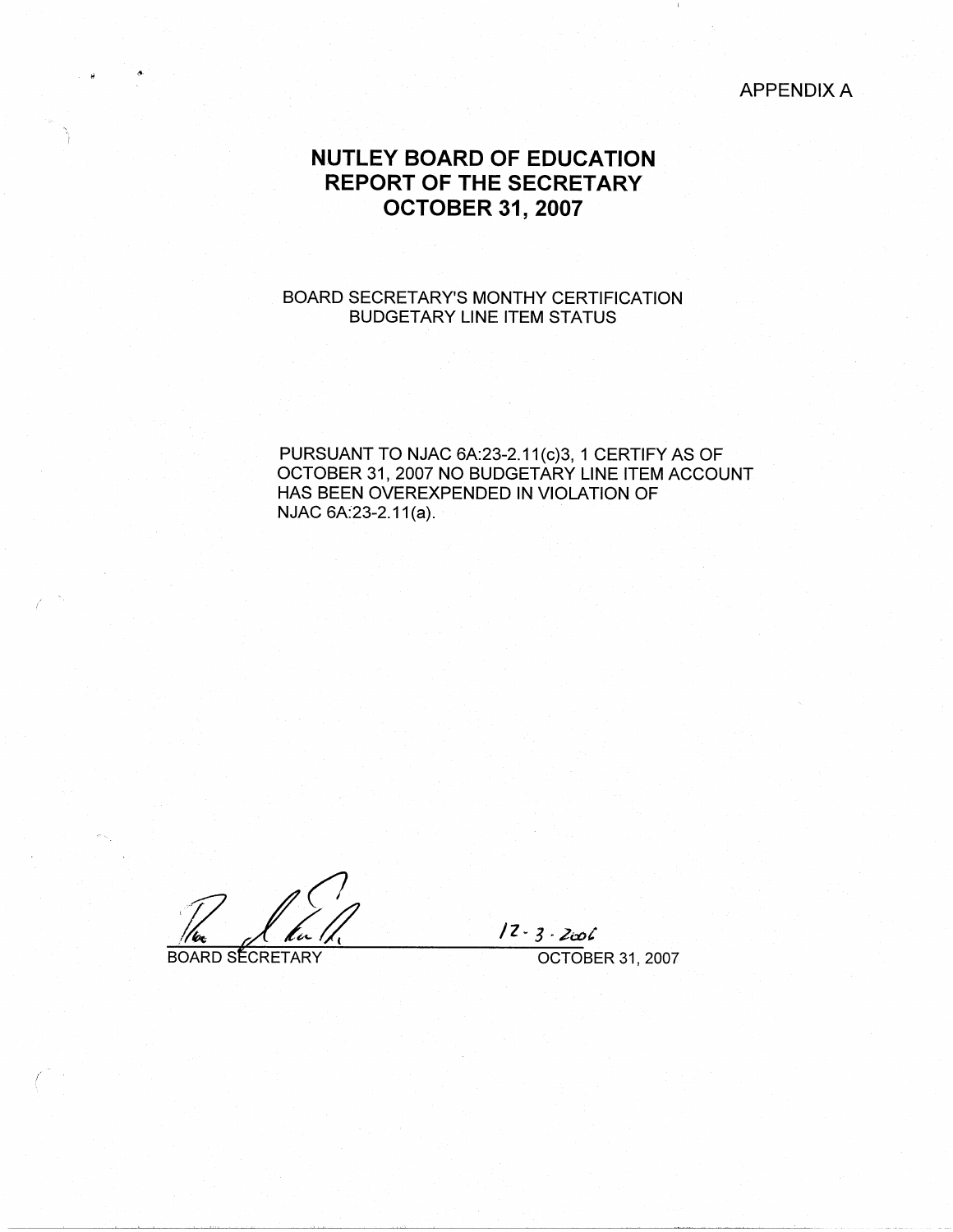$\perp$ 

**Starting date 7/1/2007 Ending date 10/31/2007 Fund: 10 GENERAL CURRENT EXPENSE** 

|             | <b>Assets and Resources</b>                           |                   |                 |
|-------------|-------------------------------------------------------|-------------------|-----------------|
| Assets:     |                                                       |                   |                 |
| 101         | Cash in bank                                          |                   | \$2,534,176.60  |
| $102 - 106$ | Cash Equivalents                                      |                   | \$4,400.00      |
| 111         | Investments                                           |                   | \$0.00          |
| 116         | Capital Reserve Account                               |                   | \$453,712.85    |
| 121         | Tax levy Receivable                                   |                   | \$0.00          |
|             | Accounts Receivable:                                  |                   |                 |
| 132         | Interfund                                             | \$4,201.45        |                 |
| 141         | Intergovernmental - State                             | (\$268,982.00)    |                 |
| 142         | Intergovernmental - Federal<br>$\ddot{\phantom{a}}$ : | \$0.00            |                 |
| 143         | Intergovernmental - Other                             | (\$13,892.58)     |                 |
| 153, 154    | Other (net of estimated uncollectable of \$           | \$10,731.07       | (\$267,942.06)  |
|             | Loans Receivable:                                     |                   |                 |
| 131         | Interfund                                             | \$0.00            |                 |
| 151, 152    | Other (Net of estimated uncollectable of \$           | \$0.00            | \$0.00          |
|             | <b>Other Current Assets</b>                           |                   | \$0.00          |
|             | <b>Resources:</b>                                     |                   |                 |
| 301         | <b>Estimated revenues</b>                             | \$49,176,529.00   |                 |
| 302         | Less revenues                                         | (\$14,685,125.60) | \$34,491,403.40 |
|             | <b>Total assets and resources</b>                     |                   | \$37,215,750.79 |
|             | <b>Liabilities and fund equity</b>                    |                   |                 |
|             | Liabilities:                                          |                   |                 |
| 411         | Intergovernmental accounts payable - state            |                   | \$0.00          |
| 421         | Accounts payable                                      |                   | \$440,215.77    |
| 431         | Contracts payable                                     |                   | \$0.00          |
| 451         | Loans payable                                         |                   | \$0.00          |
| 481         | Deferred revenues                                     |                   | \$0.00          |
|             | Other current liabilities                             |                   | \$1,284,840.64  |
|             | <b>Total liabilities</b>                              |                   | \$1,725,056.41  |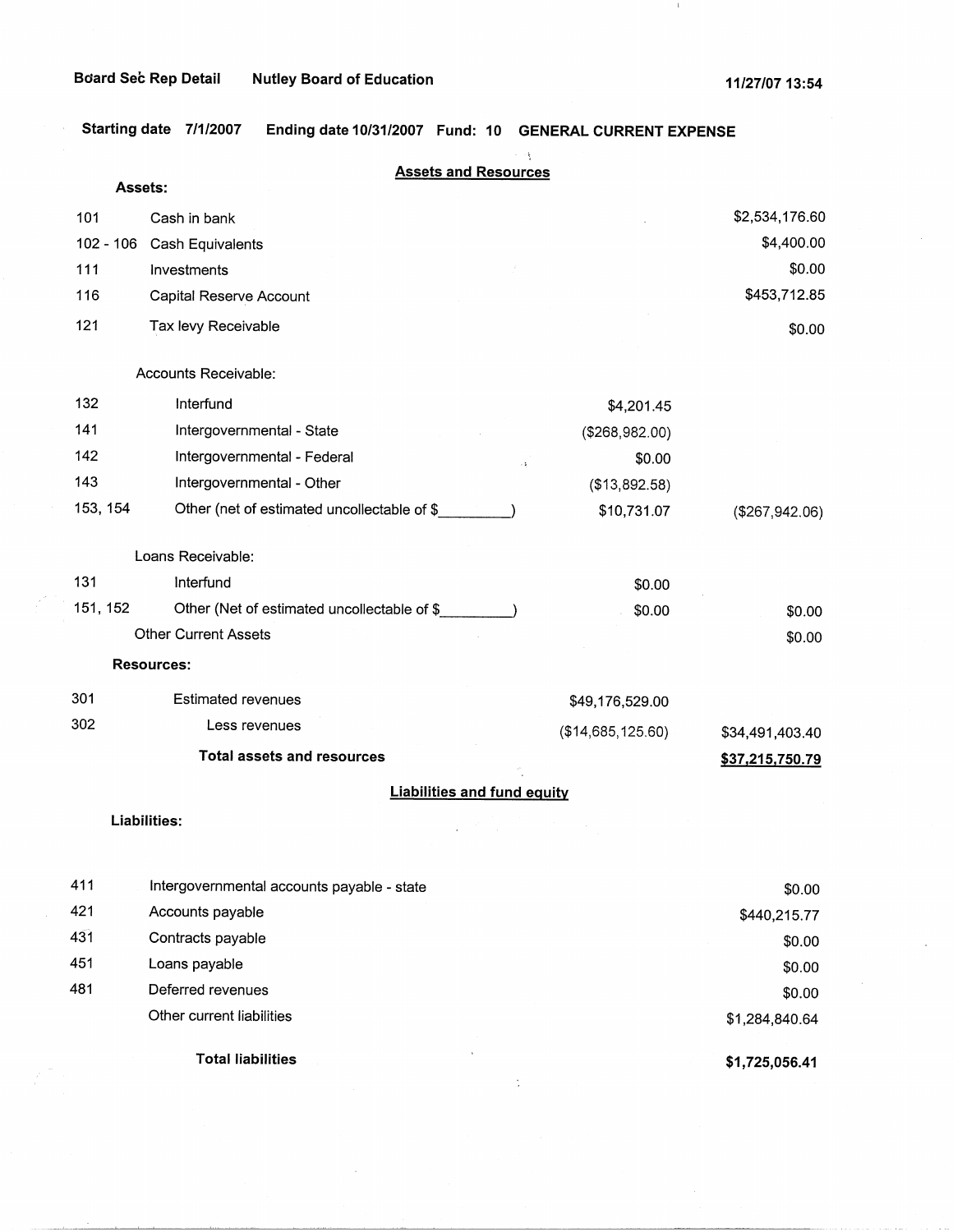#### **Board Sec Rep Detail Nutley Board of Education 11/27/07 13:54 11/27/07 13:54**

- - ' i

**Starting date 7/1/2007 Ending date 10/31/2007 Fund: 10 GENERAL CURRENT EXPENSE** 

#### **Fund Balance:**

753,754 761 604 Appropriated: Reserve for encumbrances Capital reserve account - July Add: Increase in capital reserve 307 309 762 751,752,76x 601 Less: Budgeted w/d from capital reserve eligible costs Less: Budgeted w/d from capital reserve excess costs Adult education programs Other reserves Appropriations 602 Less: Expenditures (\$13,882,294.54) Encumbrances (\$33,100,199.11) Total appropriated Unappropriated: 770 Fund balance, July 1 303 Budgeted fund balance Total fund balance **Total liabilities and fund equity**  \$50,768,529.37 (\$46,982,493.65) \$33,464,499.31 \$445,630.35 \$0.00 \$0.00 \$0.00 \$0.00 \$0.00 \$3,786,035.72 \$37,696,165.38 (\$613,470.63) (\$1,592,000.37) \$445,630.35 \$35,490,694.38 **\$37,215,750.79** 

### **Recapitulation of Budgeted Fund Balance:**

|                                    | <b>Budgeted</b>   | <b>Actual</b>     | Variance             |
|------------------------------------|-------------------|-------------------|----------------------|
| Appropriations                     | \$50,768,529.37   | \$46,982,493.65   | \$3,786,035.72       |
| Revenues                           | (\$49,176,529.00) | (\$14,685,125.60) | (\$34,491,403.40)    |
| Subtotal                           | \$1,592,000.37    | \$32,297,368.05   | $($ \$30,705,367.68) |
| Change in capital reserve account: |                   |                   |                      |
| Plus - Increase in reserve         | \$0.00            | \$8,082.50        | (\$8,082.50)         |
| Less - Withdrawal from reserve     | \$0.00            | \$0.00            |                      |
| Subtotal                           | \$1,592,000.37    | \$32,305,450.55   | $($ \$30,713,450.18) |
| Less: Adjustment for prior year    | \$0.00            | \$0.00            |                      |
| Budgeted fund balance              | \$1,592,000.37    | \$32,305,450.55   | (\$30,713,450.18)    |

Prepared and submitted by :

Board Secretary

**/z** - 3- /007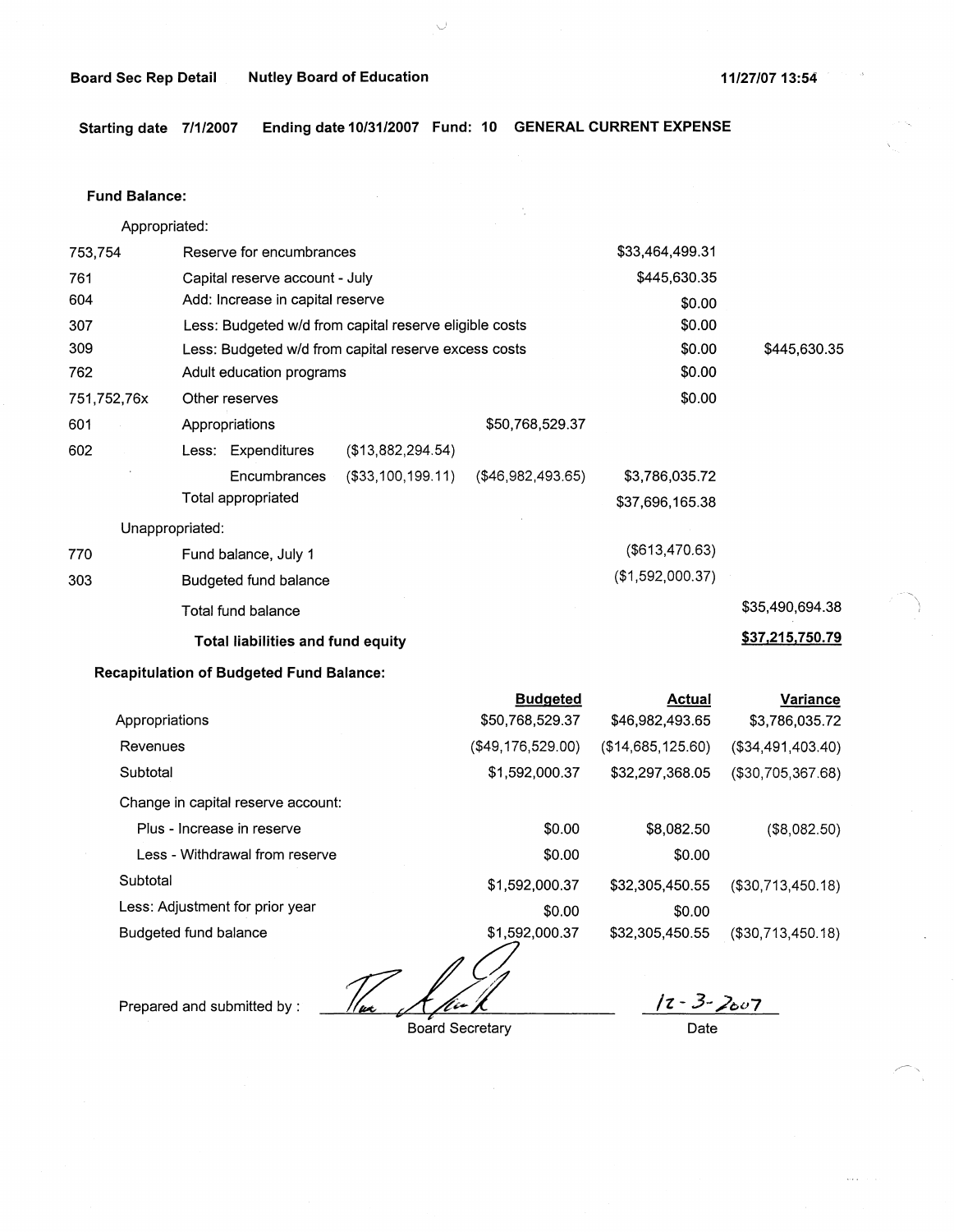J,

 $\parallel \parallel$ 

**Starting date 7/1/2007 Ending date 10/31/2007 Fund: 20 SPECIAL REVENUE FUNDS** 

|           | Assets:                                     | <b>Assets and Resources</b>        |                |
|-----------|---------------------------------------------|------------------------------------|----------------|
| 101       | Cash in bank                                |                                    | \$328,799.65   |
| 102 - 106 | Cash Equivalents                            |                                    | \$0.00         |
| 111       | Investments                                 |                                    | \$0.00         |
| 116       | Capital Reserve Account                     |                                    | \$0.00         |
| 121       | Tax levy Receivable                         |                                    | \$0.00         |
|           | Accounts Receivable:                        |                                    |                |
| 132       | Interfund                                   | \$0.00                             |                |
| 141       | Intergovernmental - State                   | \$12,213.82                        |                |
| 142       | Intergovernmental - Federal                 | \$1,509.09                         |                |
| 143       | Intergovernmental - Other                   | \$0.00                             |                |
| 153, 154  | Other (net of estimated uncollectable of \$ | \$0.00                             | \$13,722.91    |
|           | Loans Receivable:                           |                                    |                |
| 131       | Interfund                                   | \$0.00                             |                |
| 151, 152  | Other (Net of estimated uncollectable of \$ | \$0.00                             | \$0.00         |
|           | <b>Other Current Assets</b>                 |                                    | \$0.00         |
|           | <b>Resources:</b>                           |                                    |                |
| 301       | <b>Estimated revenues</b>                   | \$1,277,828.00                     |                |
| 302       | Less revenues                               | (\$312,975.27)                     | \$964,852.73   |
|           | <b>Total assets and resources</b>           |                                    | \$1,307,375.29 |
|           |                                             | <b>Liabilities and fund equity</b> |                |
|           | Liabilities:                                |                                    |                |
|           |                                             |                                    |                |
| 411       | Intergovernmental accounts payable - state  |                                    | \$3,603.14     |
| 421       | Accounts payable                            |                                    | \$45,460.29    |
| 431       | Contracts payable                           |                                    | \$0.00         |
| 451       | Loans payable                               |                                    | \$0.00         |
| 481       | Deferred revenues                           |                                    | \$0.00         |
|           | Other current liabilities                   |                                    | \$388.10       |

**Total liabilities** 

**\$49,451.53**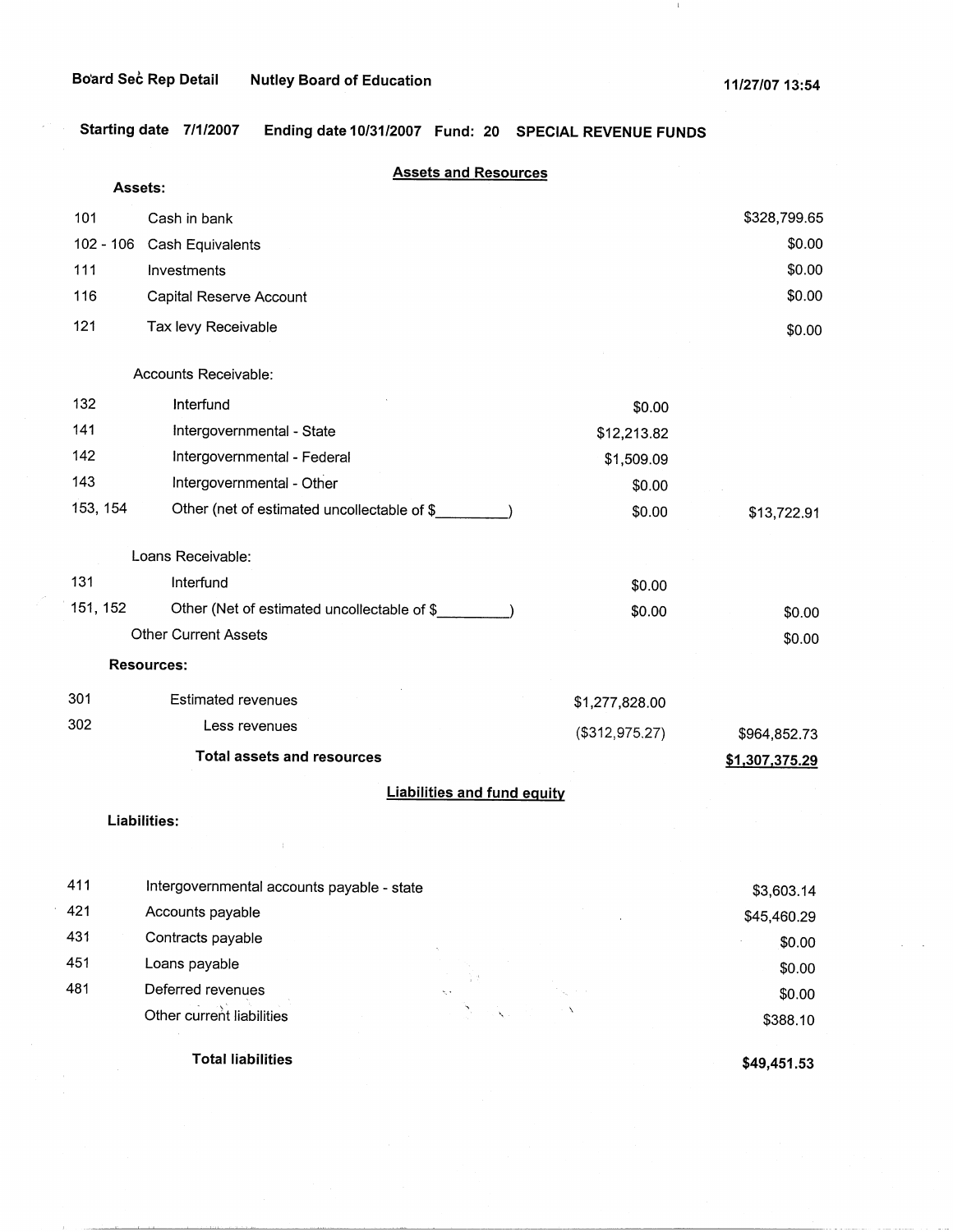**Starting date 7/1/2007 Ending date 10/31/2007 Fund: 20 SPECIAL REVENUE FUNDS** 

#### **Fund Balance:**

Appropriated:

| 753,754         | Reserve for encumbrances                               |                   |                | \$492,724.73     |                |
|-----------------|--------------------------------------------------------|-------------------|----------------|------------------|----------------|
| 761             | Capital reserve account - July                         |                   | \$0.00         |                  |                |
| 604             | Add: Increase in capital reserve                       |                   |                | \$0.00           |                |
| 307             | Less: Budgeted w/d from capital reserve eligible costs |                   |                | \$0.00           |                |
| 309             | Less: Budgeted w/d from capital reserve excess costs   |                   |                | \$0.00           | \$0.00         |
| 762             | Adult education programs                               |                   |                | \$0.00           |                |
| 751,752,76x     | Other reserves                                         |                   |                | \$0.00           |                |
| 601             | Appropriations                                         |                   | \$2,391,556.27 |                  |                |
| 602             | Less: Expenditures                                     | ( \$417, 930.89)  |                |                  |                |
|                 | Encumbrances                                           | $($ \$488,783.31) | (\$906,714.20) | \$1,484,842.07   |                |
|                 | Total appropriated                                     |                   |                | \$1,977,566.80   |                |
| Unappropriated: |                                                        |                   |                |                  |                |
| 770             | Fund balance, July 1                                   |                   |                | \$394,085.23     |                |
| 303             | Budgeted fund balance                                  |                   |                | (\$1,113,728.27) |                |
|                 | Total fund balance                                     |                   |                |                  | \$1,257,923.76 |
|                 | <b>Total liabilities and fund equity</b>               |                   |                |                  | \$1,307,375.29 |

# **Recapitulation of Budgeted Fund Balance:**

|                                    | <b>Budgeted</b>  | Actual         | Variance        |
|------------------------------------|------------------|----------------|-----------------|
| Appropriations                     | \$2,391,556.27   | \$906,714.20   | \$1,484,842.07  |
| Revenues                           | (\$1,277,828.00) | (\$312,975.27) | (\$964, 852.73) |
| Subtotal                           | \$1,113,728.27   | \$593,738.93   | \$519,989.34    |
| Change in capital reserve account: |                  |                |                 |
| Plus - Increase in reserve         | \$0.00           | \$0.00         | \$0.00          |
| Less - Withdrawal from reserve     | \$0.00           | \$0.00         |                 |
| Subtotal                           | \$1,113,728.27   | \$593,738.93   | \$519.989.34    |
| Less: Adjustment for prior year    | \$0.00           | \$0.00         |                 |
| Budgeted fund balance              | \$1,113,728.27   | \$593,738.93   | \$519,989.34    |

*126 / 10-11*<br>Board Secretary

Prepared and submitted by :

Board Secretary

*Jt-3-le~z* 

Date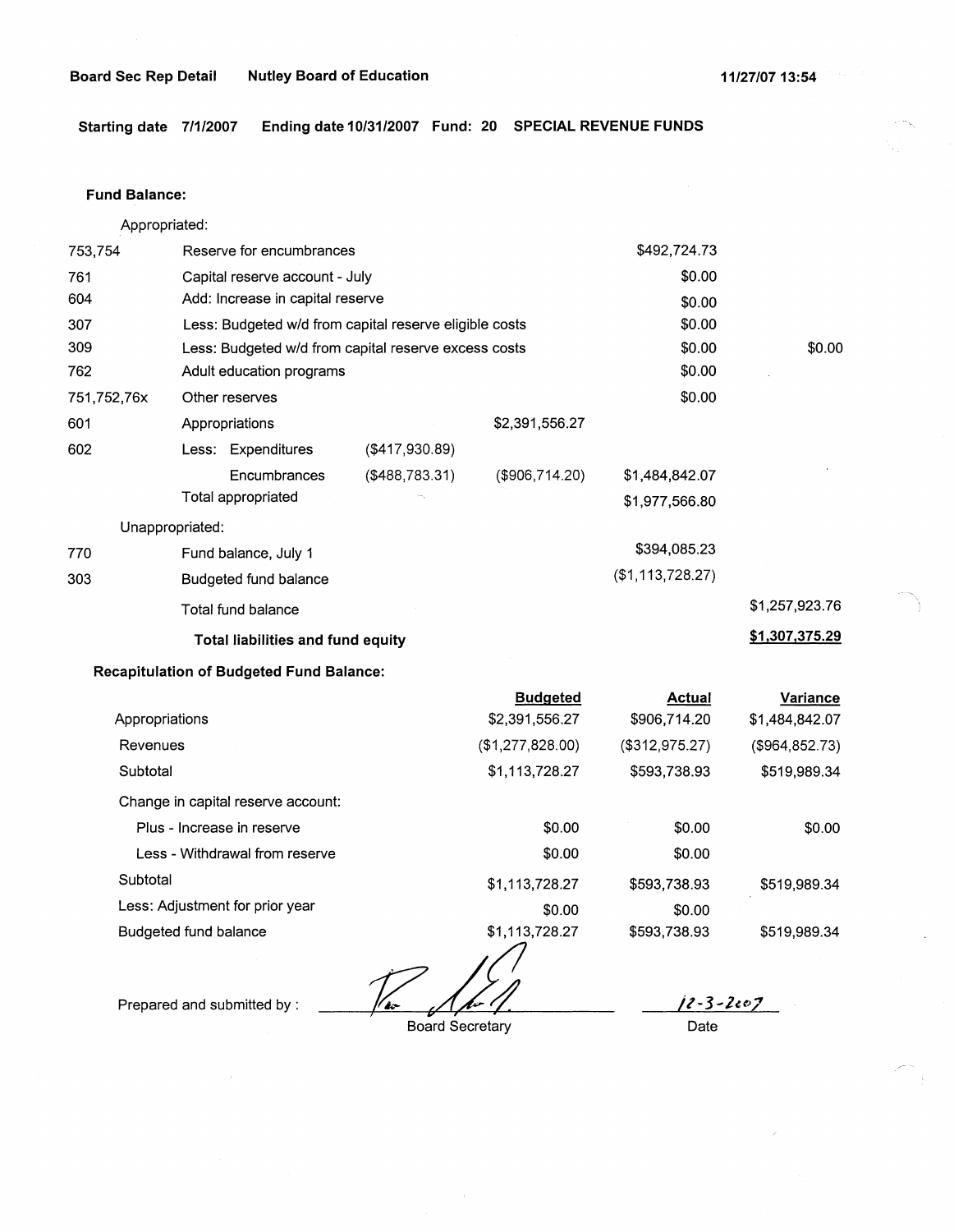$\perp$ 

**Starting date 7/1/2007 Ending date 10/31/2007 Fund: 30 CAPITAL PROJECTS FUNDS** 

|             | Assets:                                     | <b>Assets and Resources</b>        |                   |
|-------------|---------------------------------------------|------------------------------------|-------------------|
| 101         | Cash in bank                                |                                    | \$34,003,568.82   |
| $102 - 106$ | Cash Equivalents                            |                                    | \$0.00            |
| 111         | Investments                                 |                                    | \$0.00            |
| 116         | Capital Reserve Account                     |                                    | \$0.00            |
| 121         | Tax levy Receivable                         |                                    |                   |
|             |                                             |                                    | \$0.00            |
|             | Accounts Receivable:                        |                                    |                   |
| 132         | Interfund                                   | \$22,659.00                        |                   |
| 141         | Intergovernmental - State                   | \$8,900,787.64                     |                   |
| 142         | Intergovernmental - Federal                 | \$0.00                             |                   |
| 143         | Intergovernmental - Other                   | \$40,000.00                        |                   |
| 153, 154    | Other (net of estimated uncollectable of \$ | \$0.00                             | \$8,963,446.64    |
|             | Loans Receivable:                           |                                    |                   |
| 131         | Interfund                                   | \$0.00                             |                   |
| 151, 152    | Other (Net of estimated uncollectable of \$ | \$0.00                             | \$0.00            |
|             | <b>Other Current Assets</b>                 |                                    | \$0.00            |
|             | <b>Resources:</b>                           |                                    |                   |
| 301         | <b>Estimated revenues</b>                   | \$0.00                             |                   |
| 302         | Less revenues                               | (\$38,222,777.60)                  | (\$38,222,777.60) |
|             | <b>Total assets and resources</b>           |                                    | \$4,744,237.86    |
|             |                                             | <b>Liabilities and fund equity</b> |                   |
|             | <b>Liabilities:</b>                         |                                    |                   |
|             |                                             |                                    |                   |
| 411         | Intergovernmental accounts payable - state  |                                    | \$0.00            |
| 421         | Accounts payable                            |                                    | \$49,574.43       |
| 431         | Contracts payable                           |                                    | \$0.00            |
| 451         | Loans payable                               |                                    | \$0.00            |
| 481         | Deferred revenues                           |                                    | \$5,174,909.00    |
|             | Other current liabilities                   |                                    | \$23,481.48       |
|             |                                             |                                    |                   |

**Total liabilities** 

idid.

**\$5,247,964.91**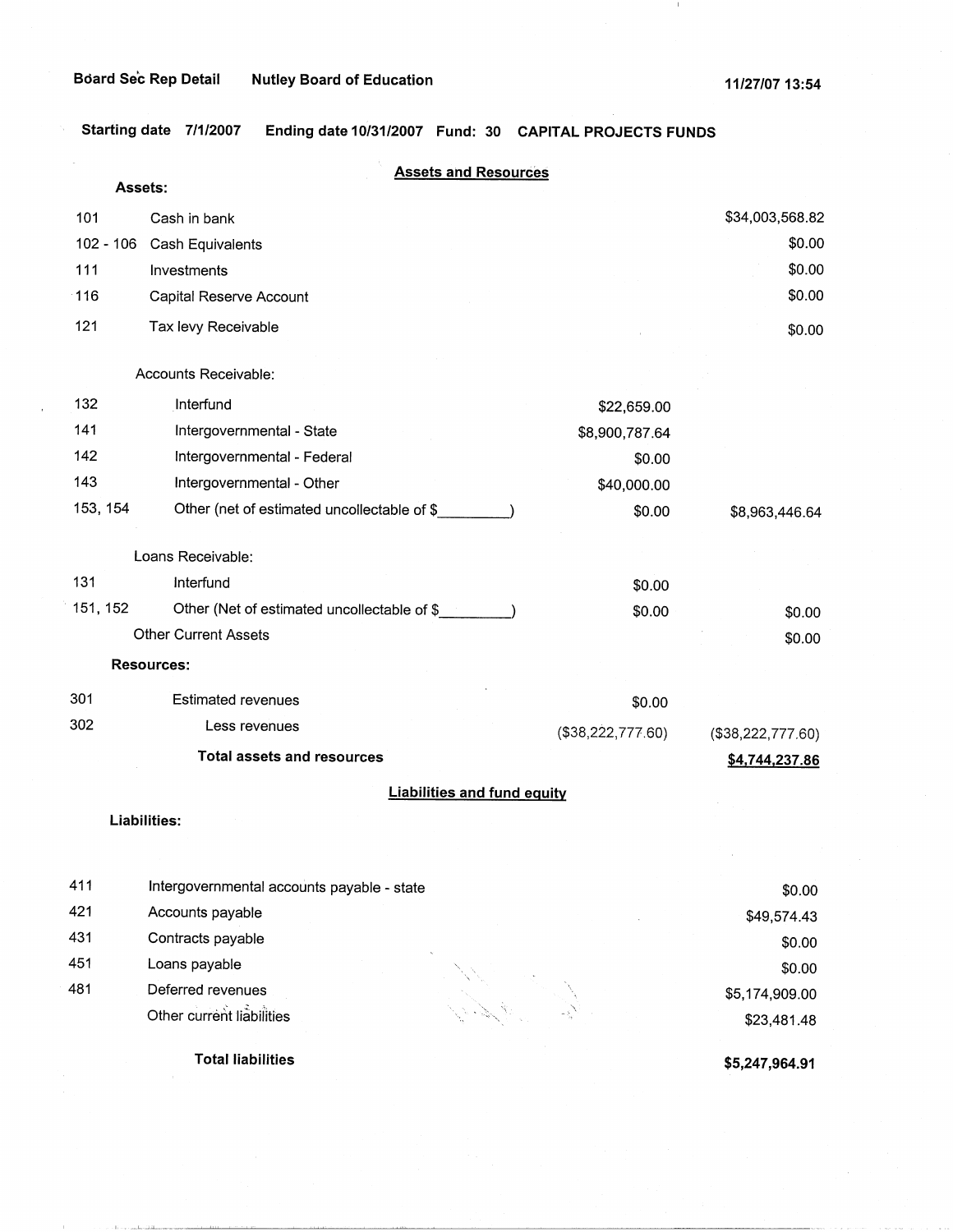Starting date 7/1/2007 Ending date 10/31/2007 Fund: 30 CAPITAL PROJECTS FUNDS

#### **Fund Balance:**

Appropriated:

| 753,754         | Reserve for encumbrances                               |                  | \$9,157,594.63    |                |
|-----------------|--------------------------------------------------------|------------------|-------------------|----------------|
| 761             | Capital reserve account - July                         | \$0.00           |                   |                |
| 604             | Add: Increase in capital reserve                       |                  | \$0.00            |                |
| 307             | Less: Budgeted w/d from capital reserve eligible costs |                  | \$0.00            |                |
| 309             | Less: Budgeted w/d from capital reserve excess costs   |                  | \$0.00            | \$0.00         |
| 762             | Adult education programs                               |                  | \$0.00            |                |
| 751,752,76x     | Other reserves                                         |                  | \$0.00            |                |
| 601             | Appropriations                                         | \$39,824,530.74  |                   |                |
| 602             | Less: Expenditures<br>$(\$4,437,045.39)$               |                  |                   |                |
|                 | (\$3,376,205.53)<br>Encumbrances                       | (\$7,813,250.92) | \$32,011,279.82   |                |
|                 | Total appropriated                                     |                  | \$41,168,874.45   |                |
| Unappropriated: |                                                        |                  |                   |                |
| 770             | Fund balance, July 1                                   |                  | (\$1,848,070.76)  |                |
| 303             | Budgeted fund balance                                  |                  | (\$39,824,530.74) |                |
|                 | Total fund balance                                     |                  |                   | (\$503,727.05) |
|                 | Total liabilities and fund equity                      |                  |                   | \$4,744,237.86 |

# **Recapitulation of Budgeted Fund Balance:**

|                                    | <b>Budgeted</b> | <b>Actual</b>        | Variance        |
|------------------------------------|-----------------|----------------------|-----------------|
| Appropriations                     | \$39,824,530.74 | \$7,813,250.92       | \$32,011,279.82 |
| Revenues                           | \$0.00          | (\$38,222,777.60)    | \$38,222,777.60 |
| Subtotal                           | \$39,824,530.74 | $($ \$30,409,526.68) | \$70,234,057.42 |
| Change in capital reserve account: |                 |                      |                 |
| Plus - Increase in reserve         | \$0.00          | \$0.00               | \$0.00          |
| Less - Withdrawal from reserve     | \$0.00          | \$0.00               |                 |
| Subtotal                           | \$39,824,530.74 | (\$30,409,526.68)    | \$70.234.057.42 |
| Less: Adjustment for prior year    | \$0.00          | \$0.00               |                 |
| Budgeted fund balance              | \$39,824,530.74 | (\$30,409,526.68)    | \$70,234,057.42 |
|                                    |                 |                      |                 |

<u>| (w</u>x

Prepared and submitted by :

Board Secretary

 $12 - 3 - 2007$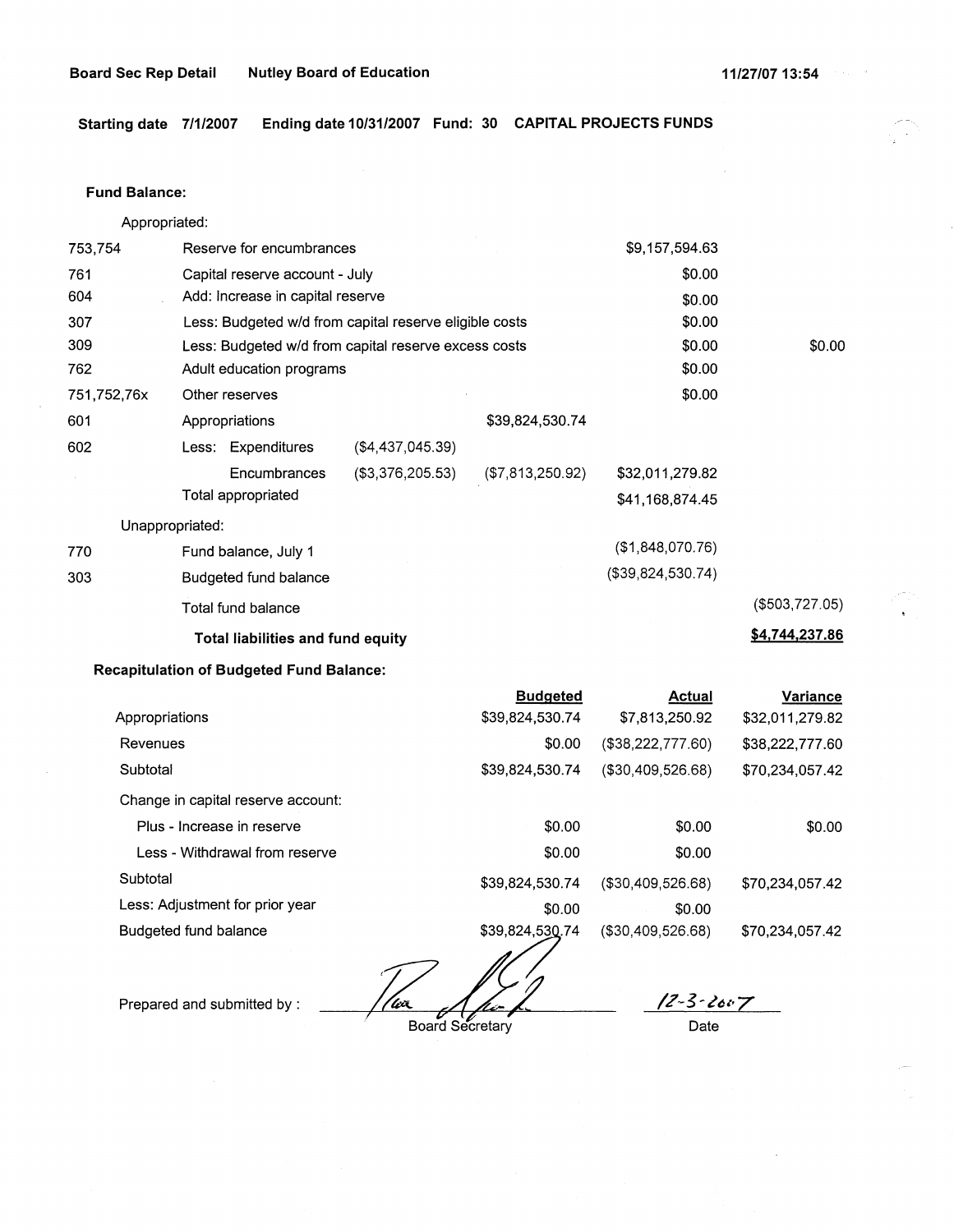$\perp$ 

**Starting date 7/1/2007 Ending date 10/31/2007 Fund: 40 DEBT SERVICE FUNDS** 

|             | <b>Assets and Resources</b>                 |                  |              |
|-------------|---------------------------------------------|------------------|--------------|
|             | Assets:                                     |                  |              |
| 101         | Cash in bank                                |                  | \$687,984.62 |
| $102 - 106$ | Cash Equivalents                            |                  | \$0.00       |
| 111         | Investments                                 |                  | \$0.00       |
| 116         | Capital Reserve Account                     |                  | \$0.00       |
| 121         | Tax levy Receivable                         |                  | \$0.00       |
|             | Accounts Receivable:                        |                  |              |
| 132         | Interfund                                   | \$21,747.60      |              |
| 141         | Intergovernmental - State                   | \$0.00           |              |
| 142         | Intergovernmental - Federal                 | \$0.00           |              |
| 143         | Intergovernmental - Other                   | \$0.00           |              |
| 153, 154    | Other (net of estimated uncollectable of \$ | \$0.00           | \$21,747.60  |
|             | Loans Receivable:                           |                  |              |
| 131         | Interfund                                   | \$0.00           |              |
| 151, 152    | Other (Net of estimated uncollectable of \$ | \$0.00           | \$0.00       |
|             | <b>Other Current Assets</b>                 |                  | \$0.00       |
|             | <b>Resources:</b>                           |                  |              |
| 301         | <b>Estimated revenues</b>                   | \$1,294,304.00   |              |
| 302         | Less revenues                               | (\$1,287,234.00) | \$7,070.00   |
|             | <b>Total assets and resources</b>           |                  | \$716,802.22 |
|             | <b>Liabilities and fund equity</b>          |                  |              |
|             | Liabilities:                                |                  |              |
|             |                                             |                  |              |
| 411         | Intergovernmental accounts payable - state  |                  | \$0.00       |
| 421         | Accounts payable                            |                  | \$0.00       |
| 431         | Contracts payable                           |                  | \$0.00       |
| 451         | Loans payable                               |                  | \$0.00       |
| 481         | Deferred revenues                           |                  | \$0.00       |
|             | Other current liabilities                   |                  | \$0.00       |

**Total liabilities** 

**\$0.00** 

\$0.00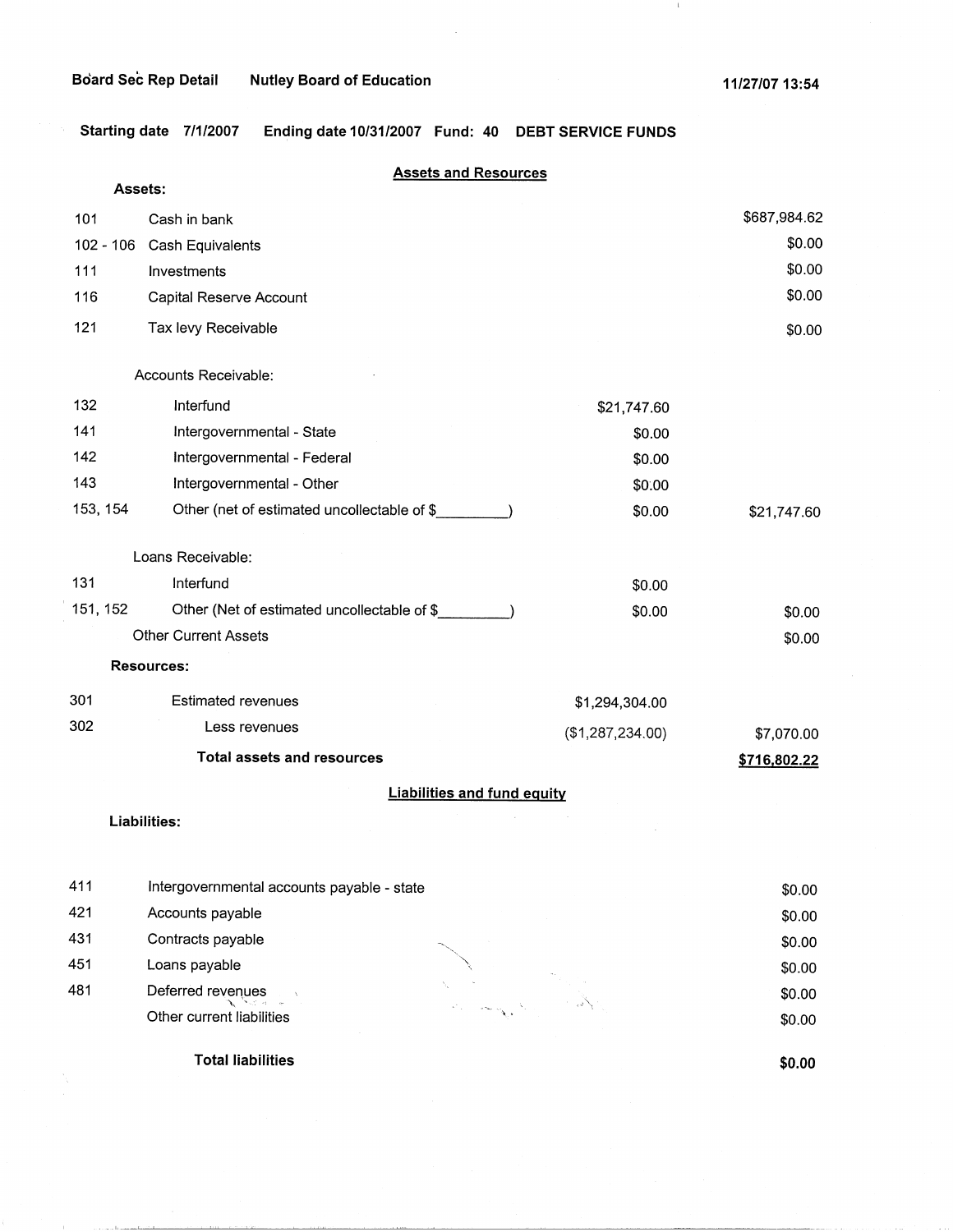**Starting date 7/1/2007 Ending date 10/31/2007 Fund: 40 DEBT SERVICE FUNDS** 

### **Fund Balance:**

Appropriated:

| 753,754         | Reserve for encumbrances       |                                          |                                                        | \$0.00           |              |              |
|-----------------|--------------------------------|------------------------------------------|--------------------------------------------------------|------------------|--------------|--------------|
| 761             | Capital reserve account - July |                                          |                                                        | \$0.00           |              |              |
| 604             |                                | Add: Increase in capital reserve         |                                                        |                  | \$0.00       |              |
| 307             |                                |                                          | Less: Budgeted w/d from capital reserve eligible costs |                  | \$0.00       |              |
| 309             |                                |                                          | Less: Budgeted w/d from capital reserve excess costs   |                  | \$0.00       | \$0.00       |
| 762             |                                | Adult education programs                 |                                                        |                  | \$0.00       |              |
| 751,752,76x     | Other reserves                 |                                          |                                                        |                  | \$0.00       |              |
| 601             |                                | Appropriations                           |                                                        | \$1,294,304.00   |              |              |
| 602             |                                | Less: Expenditures                       | $($ \$577,503.00)                                      |                  |              |              |
|                 |                                | Encumbrances                             | \$0.00                                                 | ( \$577, 503.00) | \$716,801.00 |              |
|                 |                                | Total appropriated                       |                                                        |                  | \$716,801.00 |              |
| Unappropriated: |                                |                                          |                                                        |                  |              |              |
| 770             |                                | Fund balance, July 1                     |                                                        |                  | \$0.72       |              |
| 303             |                                | Budgeted fund balance                    |                                                        |                  | \$0.00       |              |
|                 |                                | Total fund balance                       |                                                        |                  |              | \$716,801.72 |
|                 |                                | <b>Total liabilities and fund equity</b> |                                                        |                  |              | \$716,801.72 |

# **Recapitulation of Budgeted Fund Balance:**

|                                    | <b>Budgeted</b>  | Actual            | Variance     |
|------------------------------------|------------------|-------------------|--------------|
| Appropriations                     | \$1,294,304.00   | \$577,503.00      | \$716,801.00 |
| Revenues                           | (\$1,294,304.00) | (\$1,287,234.00)  | (\$7,070.00) |
| Subtotal                           | \$0.00           | (\$709,731.00)    | \$709,731.00 |
| Change in capital reserve account: |                  |                   |              |
| Plus - Increase in reserve         | \$0.00           | \$0.00            | \$0.00       |
| Less - Withdrawal from reserve     | \$0.00           | \$0.00            |              |
| Subtotal                           | \$0.00           | (\$709,731.00)    | \$709,731.00 |
| Less: Adjustment for prior year    | \$0.00           | \$0.00            |              |
| Budgeted fund balance              | \$0.00           | $($ \$709,731.00) | \$709.731.00 |

Prepared and submitted by :<br>Board Secretary<br>Board Secretary

**/1-l-?oi!** *'1*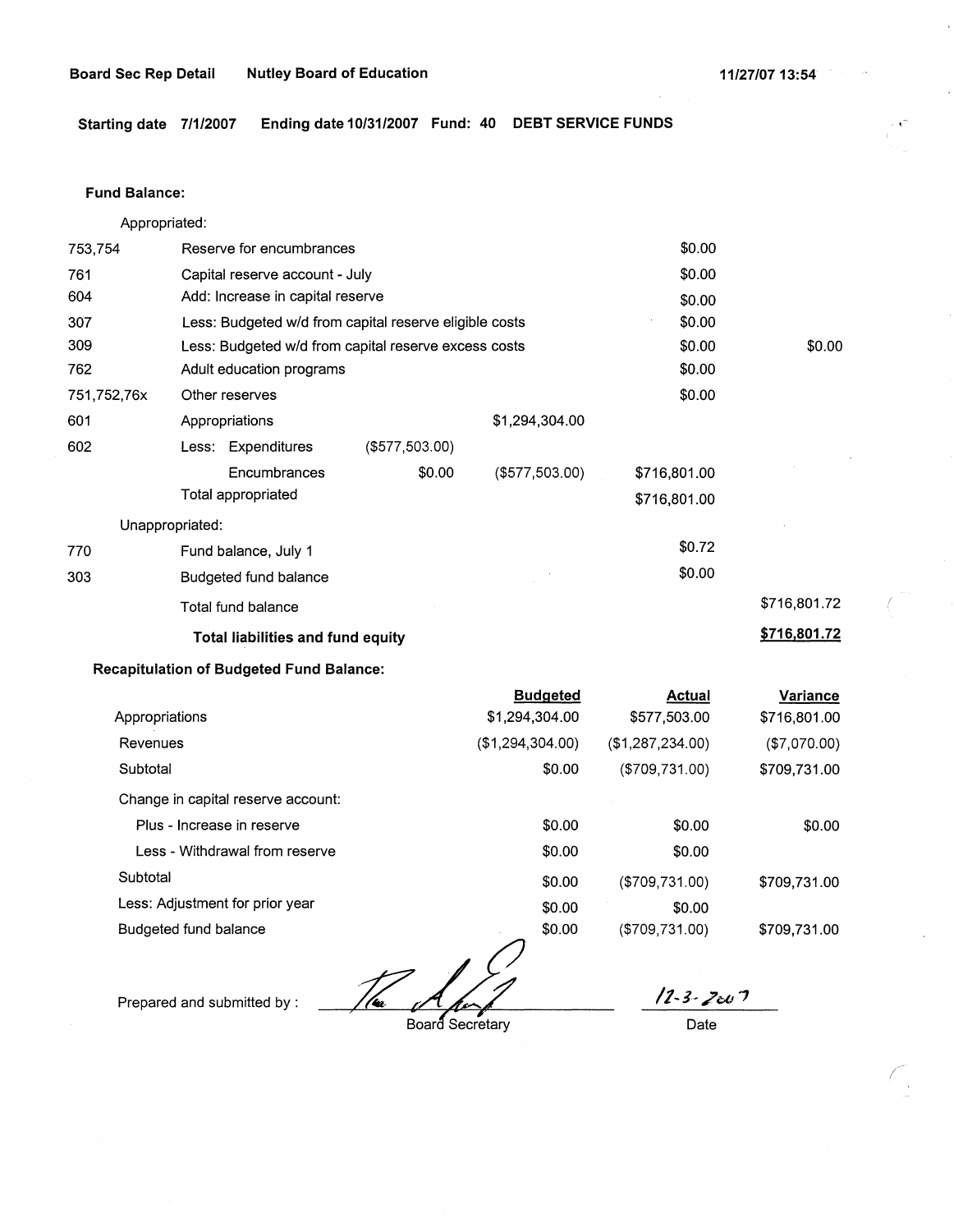$\sim$   $\sim$ 

 $\label{eq:1} \begin{aligned} \mathbf{1}_{\text{in}} & \mathbf{1}_{\text{in}} & \mathbf{1}_{\text{in}} & \mathbf{1}_{\text{in}} & \mathbf{1}_{\text{in}} & \mathbf{1}_{\text{in}} & \mathbf{1}_{\text{in}} \\ \mathbf{1}_{\text{in}} & \mathbf{1}_{\text{in}} & \mathbf{1}_{\text{in}} & \mathbf{1}_{\text{in}} & \mathbf{1}_{\text{in}} & \mathbf{1}_{\text{in}} & \mathbf{1}_{\text{in}} & \mathbf{1}_{\text{in}} \end{aligned}$ 

 $\tilde{\Delta}$ 

 $\perp$ 

**Starting date 7/1/2007 Ending date 10/31/2007 Fund: 50 ENTERPRISE FUND** 

|     | Assets:     | <b>Assets and Resources</b>                  |                |                  |
|-----|-------------|----------------------------------------------|----------------|------------------|
| 101 |             | Cash in bank                                 |                | (\$11,486.47)    |
|     | $102 - 106$ | Cash Equivalents                             |                | \$592.00         |
| 111 |             | Investments                                  |                | \$0.00           |
| 116 |             | Capital Reserve Account                      |                | \$0.00           |
| 121 |             | Tax levy Receivable                          |                | \$0.00           |
|     |             | Accounts Receivable:                         |                |                  |
| 132 |             | Interfund                                    | \$0.00         |                  |
| 141 |             | Intergovernmental - State                    | \$0.00         |                  |
| 142 |             | Intergovernmental - Federal                  | (\$0.10)       |                  |
| 143 |             | Intergovernmental - Other                    | \$0.00         |                  |
|     | 153, 154    | Other (net of estimated uncollectable of \$  | \$0.00         | (\$0.10)         |
|     |             | Loans Receivable:                            |                |                  |
| 131 |             | Interfund                                    | \$0.00         |                  |
|     | 151, 152    | Other (Net of estimated uncollectable of \$_ | \$0.00         | \$0.00           |
|     |             | <b>Other Current Assets</b>                  |                | \$20,458.84      |
|     |             | <b>Resources:</b>                            |                |                  |
| 301 |             | <b>Estimated revenues</b>                    | \$0.00         |                  |
| 302 |             | Less revenues                                | (\$242,460.33) | (\$242,460.33)   |
|     |             | <b>Total assets and resources</b>            |                | ( \$232, 896.06) |
|     |             | <b>Liabilities and fund equity</b>           |                |                  |
|     |             | Liabilities:                                 |                |                  |
| 101 |             | Cash in bank                                 |                | (\$11,486.47)    |
| 411 |             | Intergovernmental accounts payable - state   |                | \$0.00           |
| 421 |             | Accounts payable                             |                | \$200.00         |
| 431 |             | Contracts payable                            |                | \$0.00           |
| 451 |             | Loans payable                                |                | \$0.00           |
| 481 |             | Deferred revenues                            |                | \$0.00           |
|     |             | Other current liabilities                    |                | \$52,724.18      |
|     |             | <b>Total liabilities</b>                     |                | \$52,924.18      |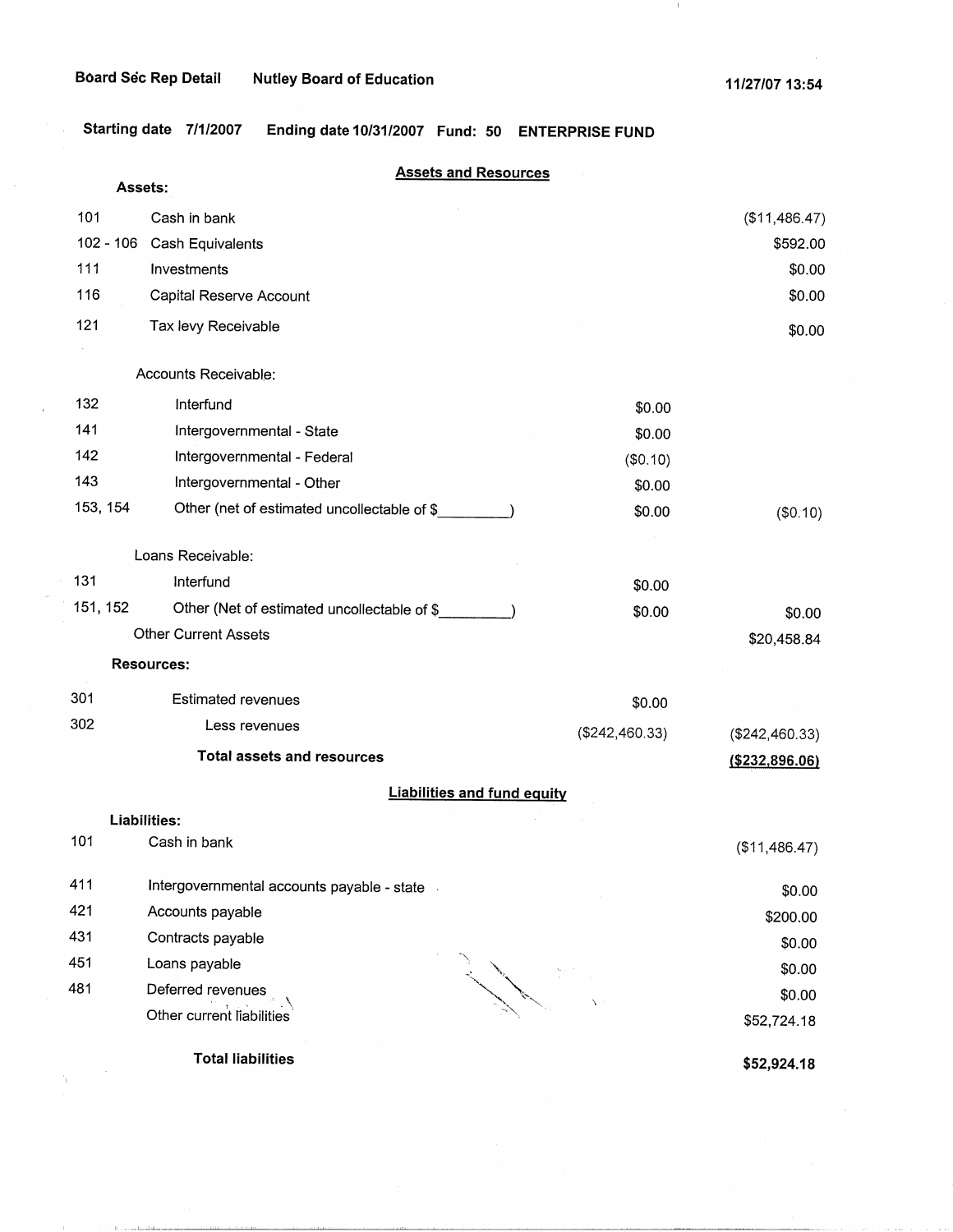**Starting date 7/1/2007 Ending date 10/31/2007 Fund: 50 ENTERPRISE FUND** 

#### **Fund Balance:**

Appropriated:

| 753,754                                         | Reserve for encumbrances<br>\$577,124.68               |                |                |                   |                  |
|-------------------------------------------------|--------------------------------------------------------|----------------|----------------|-------------------|------------------|
| 761                                             | Capital reserve account - July                         |                |                | \$0.00            |                  |
| 604                                             | Add: Increase in capital reserve                       |                |                | \$0.00            |                  |
| 307                                             | Less: Budgeted w/d from capital reserve eligible costs |                |                | \$0.00            |                  |
| 309                                             | Less: Budgeted w/d from capital reserve excess costs   |                |                | \$0.00            | \$0.00           |
| 762                                             | Adult education programs                               |                |                | \$0.00            |                  |
| 751,752,76x                                     | Other reserves                                         |                |                | \$0.00            |                  |
| 601                                             | Appropriations                                         |                | \$987,319.32   |                   |                  |
| 602                                             | Less: Expenditures                                     | (\$142,329.64) |                |                   |                  |
|                                                 | Encumbrances                                           | (\$546,765.36) | (\$689,095.00) | \$298,224.32      |                  |
|                                                 | Total appropriated                                     |                |                | \$875,349.00      |                  |
| Unappropriated:                                 |                                                        |                |                |                   |                  |
| 770                                             | Fund balance, July 1                                   |                |                | (\$173,849.92)    |                  |
| 303                                             | Budgeted fund balance                                  |                |                | $($ \$987,319.32) |                  |
|                                                 | Total fund balance                                     |                |                |                   | (\$285,820.24)   |
| Total liabilities and fund equity               |                                                        |                |                |                   | ( \$232, 896.06) |
| <b>Recapitulation of Budgeted Fund Balance:</b> |                                                        |                |                |                   |                  |

|                                    | <b>Budgeted</b> | <b>Actual</b>  | <b>Variance</b> |
|------------------------------------|-----------------|----------------|-----------------|
| Appropriations                     | \$987,319.32    | \$689,095.00   | \$298,224.32    |
| Revenues                           | \$0.00          | (\$242,460.33) | \$242,460.33    |
| Subtotal                           | \$987,319.32    | \$446,634.67   | \$540,684.65    |
| Change in capital reserve account: |                 |                |                 |
| Plus - Increase in reserve         | \$0.00          | \$0.00         | \$0.00          |
| Less - Withdrawal from reserve     | \$0.00          | \$0.00         |                 |
| Subtotal                           | \$987,319.32    | \$446,634.67   | \$540,684.65    |
| Less: Adjustment for prior year    | \$0.00          | \$0.00         |                 |
| Budgeted fund balance              | \$987,319.32    | \$446,634.67   | \$540.684.65    |

 $/$ ln  $\sim$ Board Secretary

 $12 - 3 - 7607$ 

Date

Prepared and submitted by :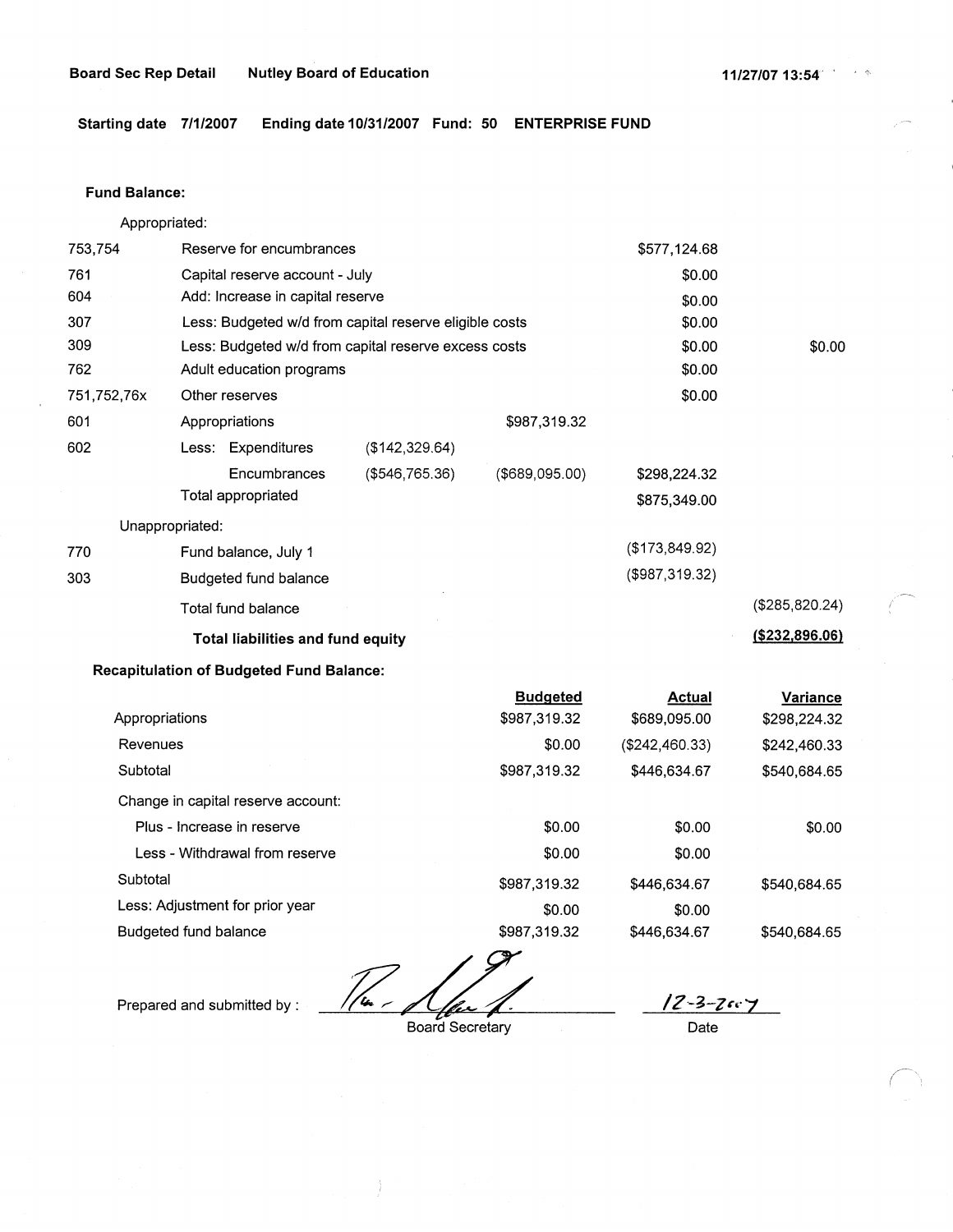$I^{\text{max}}$ 

)<br>P

 $\langle 1 \rangle$ 

**Starting date 7/1/2007 Ending date 10/31/2007 Fund: 51 SUMMER CAMP** 

|             | <b>Assets and Resources</b><br>Assets:      |               |          |
|-------------|---------------------------------------------|---------------|----------|
| 101         | Cash in bank                                |               | \$721.73 |
| $102 - 106$ | <b>Cash Equivalents</b>                     |               | \$0.00   |
| 111         | Investments                                 |               | \$0.00   |
| 116         | Capital Reserve Account                     |               | \$0.00   |
| 121         | Tax levy Receivable                         |               | \$0.00   |
|             | Accounts Receivable:                        |               |          |
| 132         | Interfund                                   | \$0.00        |          |
| 141         | Intergovernmental - State                   | \$0.00        |          |
| 142         | Intergovernmental - Federal                 | \$0.00        |          |
| 143         | Intergovernmental - Other                   | \$0.00        |          |
| 153, 154    | Other (net of estimated uncollectable of \$ | \$0.00        | \$0.00   |
|             | Loans Receivable:                           |               |          |
| 131         | Interfund                                   | \$0.00        |          |
| 151, 152    | Other (Net of estimated uncollectable of \$ | \$0.00        | \$0.00   |
|             | <b>Other Current Assets</b>                 |               | \$0.00   |
|             | <b>Resources:</b>                           |               |          |
| 301         | <b>Estimated revenues</b>                   | \$18,325.00   |          |
| 302         | Less revenues                               | (\$18,325.00) | \$0.00   |
|             | <b>Total assets and resources</b>           |               | \$721.73 |
|             | <b>Liabilities and fund equity</b>          |               |          |
|             | Liabilities:                                |               |          |
|             |                                             |               |          |
| 411         | Intergovernmental accounts payable - state  |               | \$0.00   |
| 421         | Accounts payable                            |               | \$0.00   |
| 431         | Contracts payable                           |               | \$0.00   |
| 451         | Loans payable                               |               | \$0.00   |
| 481         | Deferred revenues                           |               | \$0.00   |
|             | Other current liabilities                   |               | \$0.00   |
|             | <b>Total liabilities</b>                    |               | \$0.00   |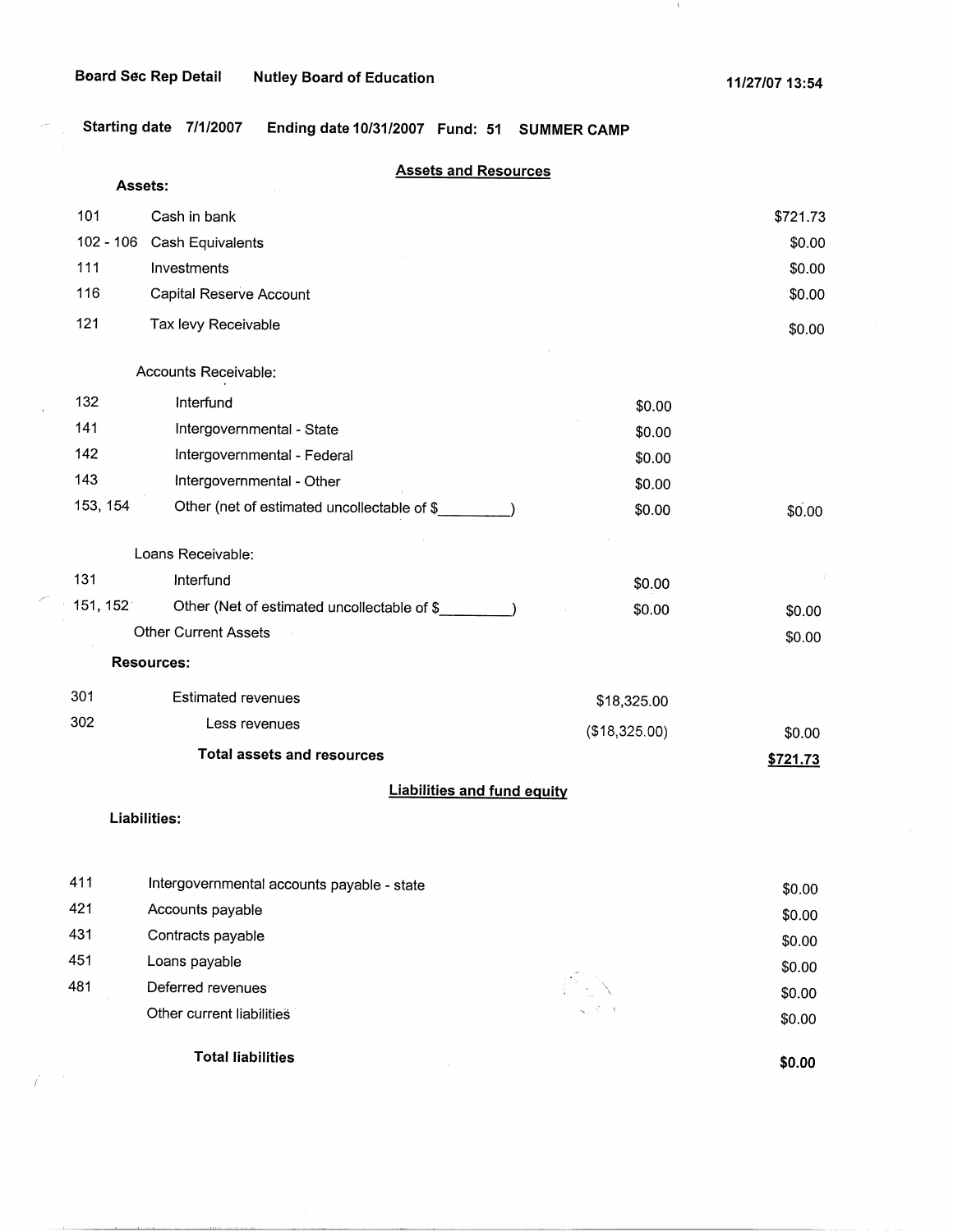**Starting date 7/1/2007 Ending date 10/31/2007 Fund: 51 SUMMER CAMP** 

### **Fund Balance:**

Appropriated:

| 753,754                                  | Reserve for encumbrances                               | \$0.00        |               |          |          |                 |
|------------------------------------------|--------------------------------------------------------|---------------|---------------|----------|----------|-----------------|
| 761                                      | Capital reserve account - July                         | \$0.00        |               |          |          |                 |
| 604                                      | Add: Increase in capital reserve                       |               |               | \$0.00   |          |                 |
| 307                                      | Less: Budgeted w/d from capital reserve eligible costs |               |               | \$0.00   |          |                 |
| 309                                      | Less: Budgeted w/d from capital reserve excess costs   |               |               | \$0.00   | \$0.00   |                 |
| 762                                      | Adult education programs                               |               |               | \$0.00   |          |                 |
| 751,752,76x                              | Other reserves                                         |               |               | \$0.00   |          |                 |
| 601                                      | Appropriations                                         | \$18,325.00   |               |          |          |                 |
| 602                                      | Less: Expenditures                                     | (\$17,603.27) |               |          |          |                 |
|                                          | Encumbrances                                           | \$0.00        | (\$17,603.27) | \$721.73 |          |                 |
|                                          | Total appropriated                                     |               |               | \$721.73 |          |                 |
| Unappropriated:                          |                                                        |               |               |          |          |                 |
| 770                                      | Fund balance, July 1                                   |               |               | \$0.00   |          |                 |
| 303                                      | Budgeted fund balance                                  |               |               | \$0.00   |          |                 |
|                                          | Total fund balance                                     |               |               |          | \$721.73 | $\mathcal{E}^-$ |
| <b>Total liabilities and fund equity</b> |                                                        |               |               |          | \$721.73 |                 |

### **Recapitulation of Budgeted Fund Balance:**

|                                    | <b>Budgeted</b> | <b>Actual</b> | Variance |
|------------------------------------|-----------------|---------------|----------|
| Appropriations                     | \$18,325.00     | \$17,603.27   | \$721.73 |
| Revenues                           | (\$18,325.00)   | (\$18,325.00) | \$0.00   |
| Subtotal                           | \$0.00          | (\$721.73)    | \$721.73 |
| Change in capital reserve account: |                 |               |          |
| Plus - Increase in reserve         | \$0.00          | \$0.00        | \$0.00   |
| Less - Withdrawal from reserve     | \$0.00          | \$0.00        |          |
| Subtotal                           | \$0.00          | (\$721.73)    | \$721.73 |
| Less: Adjustment for prior year    | \$0.00          | \$0.00        |          |
| Budgeted fund balance              | \$0.00          | (\$721.73)    | \$721.73 |

Prepared and submitted by :  $\sqrt{2\cdot3\cdot2\cdot2\cdot7}$  Board Secretary Date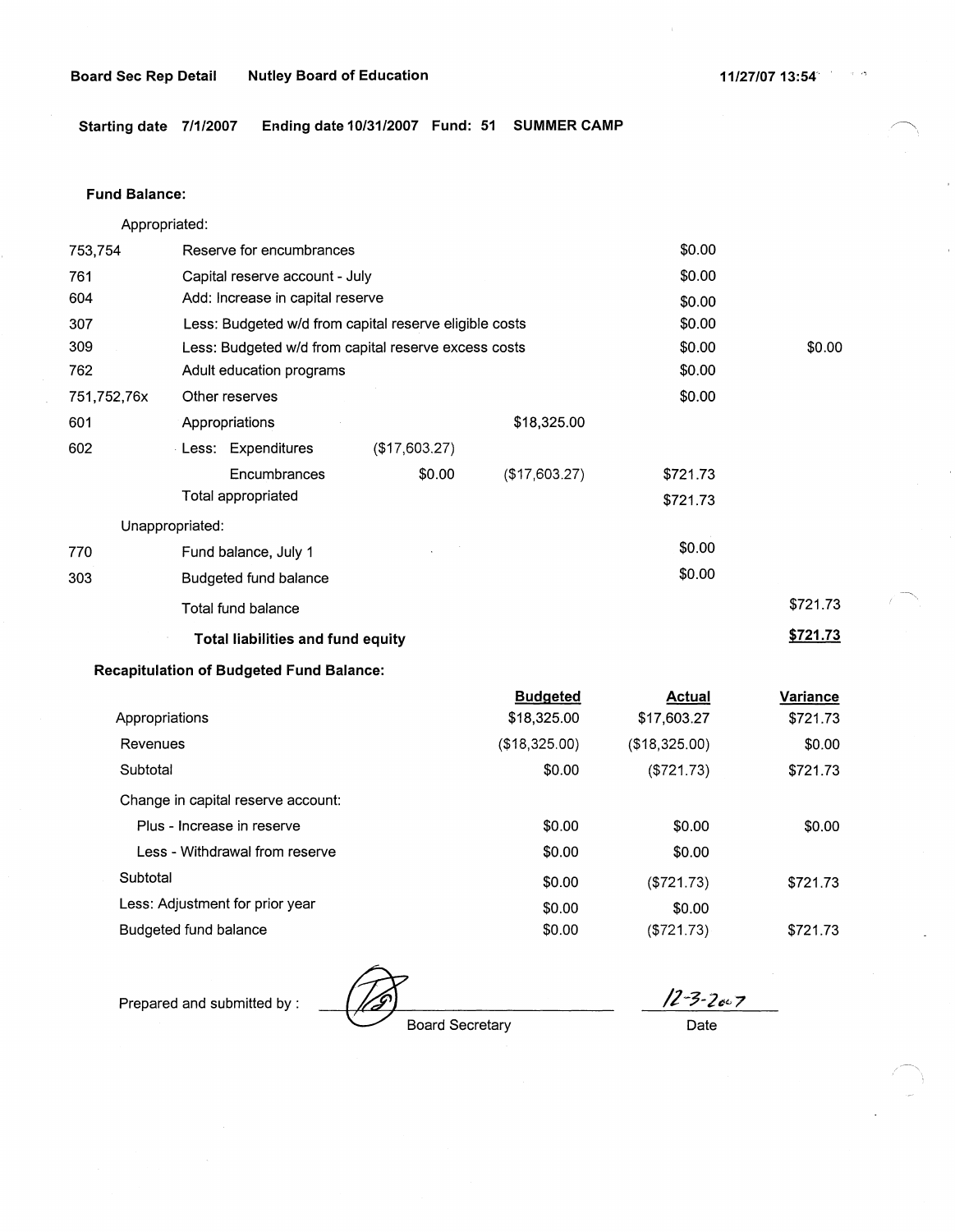and and a

**Starting date 7/1/2007 Ending date 10/31/2007 Fund: 55 EXTENDED DAY** 

|             | <b>Assets and Resources</b>                 |                |                |
|-------------|---------------------------------------------|----------------|----------------|
| Assets:     |                                             |                |                |
| 101         | Cash in bank                                |                | \$73,869.46    |
| $102 - 106$ | Cash Equivalents                            |                | \$500.00       |
| 111         | Investments                                 |                | \$0.00         |
| 116         | Capital Reserve Account                     |                | \$0.00         |
| 121         | Tax levy Receivable                         |                | \$0.00         |
|             | Accounts Receivable:                        |                |                |
| 132         | Interfund                                   | \$38,836.94    |                |
| 141         | Intergovernmental - State                   | \$0.00         |                |
| 142         | Intergovernmental - Federal                 | \$0.00         |                |
| 143         | Intergovernmental - Other                   | \$0.00         |                |
| 153, 154    | Other (net of estimated uncollectable of \$ | \$0.00         | \$38,836.94    |
|             | Loans Receivable:                           |                |                |
| 131         | Interfund                                   | \$0.00         |                |
| 151, 152    | Other (Net of estimated uncollectable of \$ | \$0.00         | \$0.00         |
|             | <b>Other Current Assets</b>                 |                | \$0.00         |
|             | <b>Resources:</b>                           |                |                |
| 301         | <b>Estimated revenues</b>                   | \$0.00         |                |
| 302         | Less revenues                               | (\$88, 817.94) | (\$88, 817.94) |
|             | <b>Total assets and resources</b>           |                | \$24,388.46    |
|             | <b>Liabilities and fund equity</b>          |                |                |
|             | Liabilities:                                |                |                |
| 411         | Internovernmental accounts navable - state  |                | 0 <sub>0</sub> |

|     | <b>Total liabilities</b>                   | $$249$ R <sub>60</sub> $65$ |
|-----|--------------------------------------------|-----------------------------|
|     | Other current liabilities                  | A.S.<br>\$249,055.19        |
| 481 | Deferred revenues                          | \$0.00                      |
| 451 | Loans payable                              | \$0.00                      |
| 431 | Contracts payable                          | \$0.00                      |
| 421 | Accounts payable                           | \$805.46                    |
| 411 | Intergovernmental accounts payable - state | \$0.00                      |

**\$249,860.65**